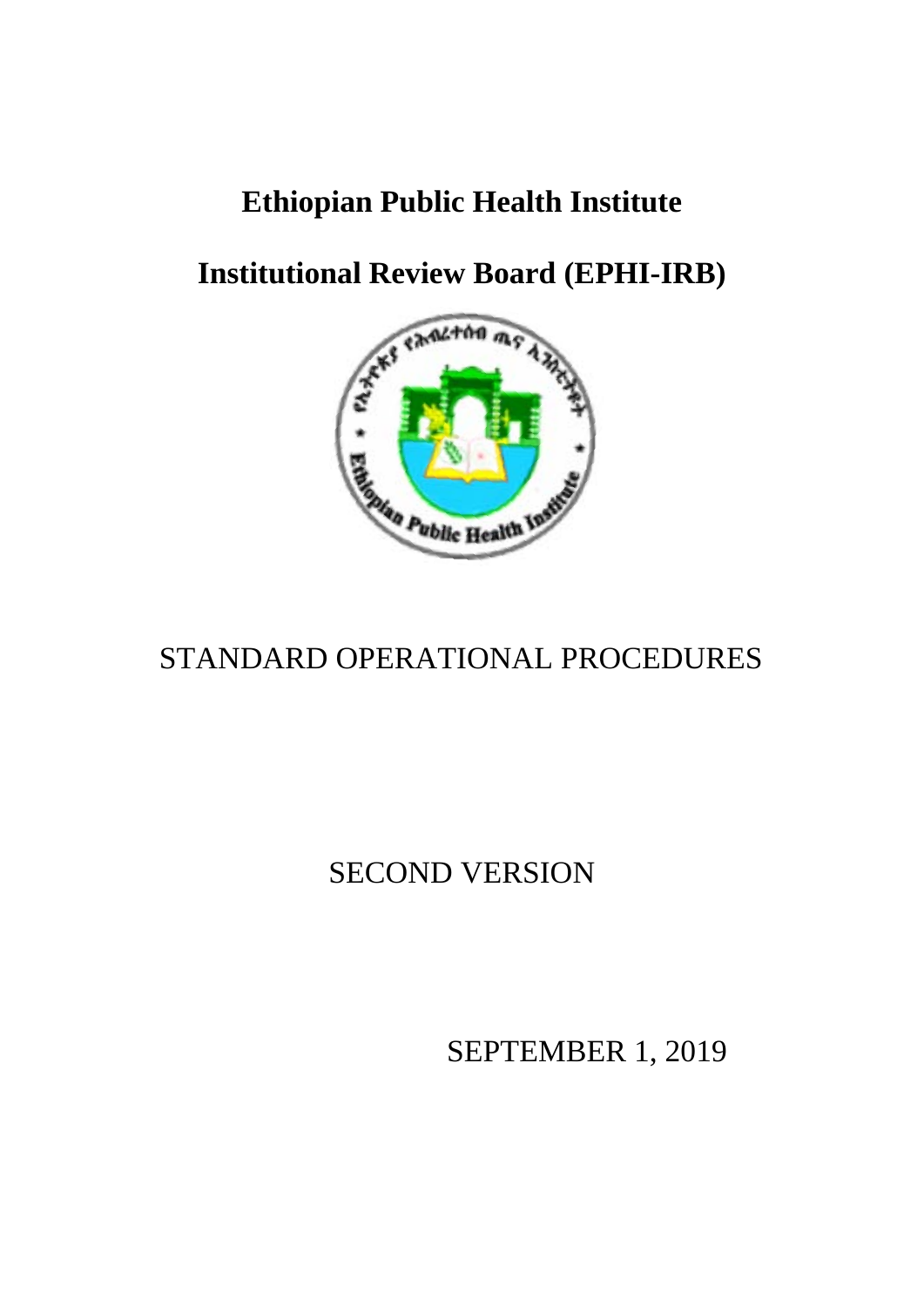## List of EPHI-IRB SOPs

| <b>Number</b> | <b>List of SOPs</b>                                                                           | Code         |
|---------------|-----------------------------------------------------------------------------------------------|--------------|
| 1.1           | Writing, Reviewing, Distributing and Amending<br><b>Standard Operating Procedures for IRB</b> | EPHI-IRB-001 |
| 1.2           | Preparation of Guidelines                                                                     | EPHI-IRB-002 |
| 2.1           | <b>Constituting Institutional Review Board</b>                                                | EPHI-IRB-003 |
| 2.2           | Confidentiality / Conflict of Interest Agreements                                             | EPHI-IRB-004 |
| 2.3           | Training Personnel and IRB Members                                                            | EPHI-IRB-005 |
| 2.4           | <b>Selection of Independent Consultants</b>                                                   | EPHI-IRB-006 |
| 3.1           | Management of Protocol Submission                                                             | EPHI-IRB-007 |
| 3.2           | Use of Study Assessment Form                                                                  | EPHI-IRB-008 |
| 3.3           | Exemption of protocol review                                                                  | EPHI-IRB-009 |
| 3.4           | <b>Expedited Review</b>                                                                       | EPHI-IRB-010 |
| 3.5           | <b>Initial Review of Submitted Protocol</b>                                                   | EPHI-IRB-011 |
| 3.6           | <b>Review of New Medical Device</b><br>Study/Evaluation                                       | EPHI-IRB-012 |
| 4.1           | <b>Review of Resubmitted Protocol</b>                                                         | EPHI-IRB-013 |
| 4.2           | <b>Review of Protocol Amendments</b>                                                          | EPHI-IRB-014 |
| 4.3           | <b>Management of Protocol Continuing Reviews</b>                                              | EPHI-IRB-015 |
| 4.4           | <b>Review of Final Reports</b>                                                                | EPHI-IRB-016 |
| 5.1           | Intervention in Protocol Deviation/Non-<br>compliance/Violation                               | EPHI-IRB-017 |
| 5.2           | <b>Response to Research Participants' Requests</b>                                            | EPHI-IRB-018 |
| 5.3           | <b>Management of Study Termination</b>                                                        | EPHI-IRB-019 |
| 6.1           | Review of Serious Adverse Event (SAE)<br>Reports                                              | EPHI-IRB-020 |
| 7.1           | <b>Site Monitoring Visits</b>                                                                 | EPHI-IRB-021 |